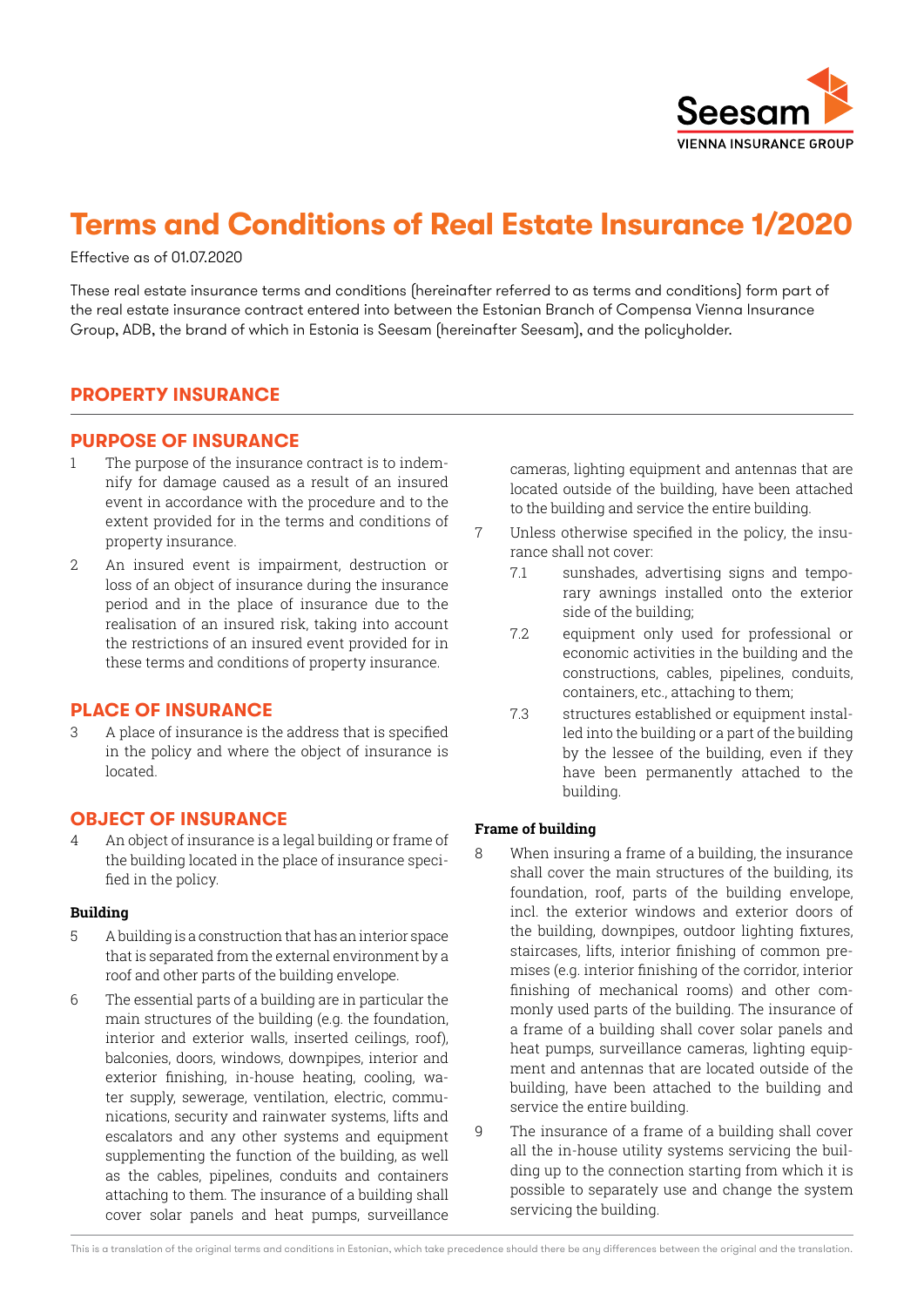10 The insurance of a frame of a building shall cover those parts of the enclosed residential premises (e.g. apartment) or non-residential premises (e.g. commercial space) in the sole use of the user of the premises the removal, addition or alteration of which does not change the shape or stability of the building. For example, the insurance shall not cover interior finishing, sanitary equipment, built-in furniture, lighting equipment and other similar parts that remain inwards the load-bearing walls and ceilings of the premises that are in the sole use of the user of the premises.

## **Facilities**

- 11 The insurance of a building or frame of a building shall automatically cover:
	- 11.1 the outside stationary sewerage, water supply, oil, gas, heating and ventilation systems and electrical wiring up to the common connection point, but not beyond the boundary of the registered immovable of the insured building;
	- 11.2 stationary facilities, outdoor lighting equipment, barriers, flag posts, fences and car, waste or other shelters with the area occupied by structures being up to 20 m2 that belong to the building and are located on the same registered immovable with the building.
- 12 The insured sum of the property listed in clauses 11.1 and 11.2 is 15,000 euros for all the property.
- 13 The insurance shall not cover boat landings, piers, ponds, wells, sculptures, plants, soil, roads, pavements and water.

# **INSURANCE COVER OPTIONS**

## **The insurance cover options are:**

- 14 Real estate insurance or extended real estate insurance.
- 15 In addition to the real estate insurance or extended real estate insurance cover option, the policyholder may also choose additionally the glass insurance and flood insurance cover option under the terms and conditions and to the extent specified in clauses 61 to 70 of the terms and conditions of property insurance.
- 16 The insurance cover and additional insurance cover options chosen by the policyholder shall be specified in the policy.

# **Real estate insurance**

17 In the event of real estate insurance option, the insurance shall cover the insured risk of fire, lightning strike, explosion, activation of the fire extinguishing system, theft, vandalism, pipeline leakage and storm.

#### **Fire**

- 18 Damage caused by fire shall be indemnified. Fire is an uncontrollable combustion process that takes place outside a special furnace, is characterised by emission of heat and/or smoke and causes proprietary or other damage.
- 19 No indemnity shall be paid for damage:
	- 19.1 caused to electrical equipment if the burning process started as a result of an electrical phenomenon in the same equipment and the fire did not go beyond the boundaries of the equipment;
	- 19.2 caused by heat, other than in consequence of fire;
	- 19.3 caused by heat upon processing the object of insurance with open flame or high temperature.

# **Lightning strike**

20 Damage caused by a lightning strike that directly hit the object of insurance shall be indemnified. Seesam presumes that as a result of a direct lightning strike there are visible traces of the lightning strike on the object of insurance. Damage caused to parts of an object of insurance as a result of excess voltage shall be indemnified if the lightning strike hits the object of insurance directly.

## **Explosion**

- 21 Damage caused by explosion shall be indemnified.
- 22 No indemnity shall be paid for damage:
	- 22.1 caused by centrifugal force, inner tension, breaking of a gasket or pressure of a liquid;
	- 22.2 if the explosion has occurred inside equipment or object that services the insured building and the damages did not go beyond the boundaries of the insured equipment;
	- 22.3 arisen as a result of professional blasting and excavation operations and as a result of an explosion in an explosives warehouse.

## **Activation of fire extinguishing system**

23 Damage caused by an unexpected and sudden activation of an automatic fire extinguishing system that is in compliance with the requirements shall be indemnified.

# **Theft and vandalism**

- 24 Damage caused directly by the theft of an object of insurance shall be indemnified.
- 25 Damage caused by unlawful deliberate destruction or impairment of insured property by a third party shall be indemnified.

This is a translation of the original terms and conditions in Estonian, which take precedence should there be any differences between the original and the translation.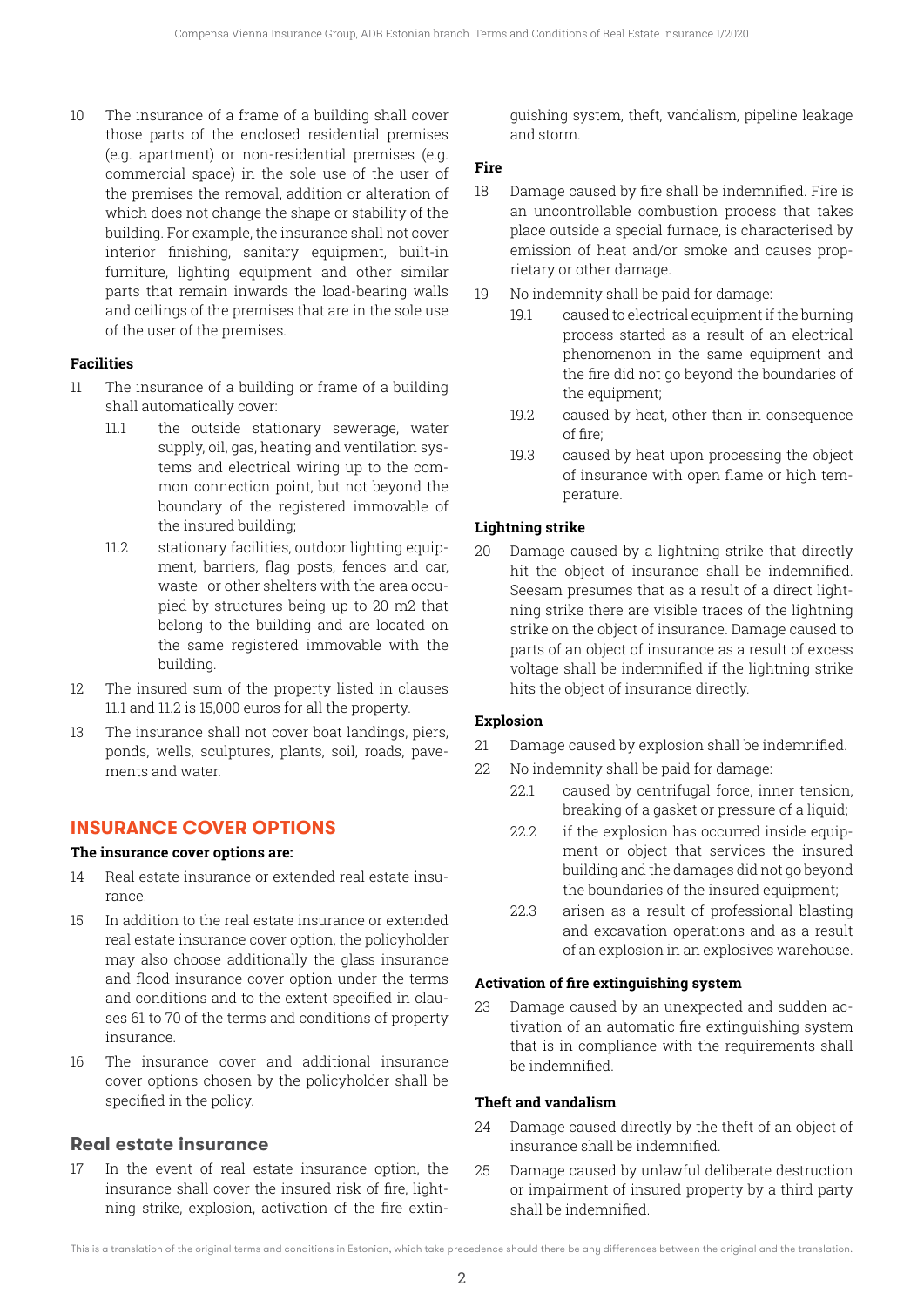- 26 In the event of theft and vandalism, the policyholder shall make a statement to the police and submit the replies received from the police to Seesam.
- 27 The interpretation and provision of substance to the definitions of theft and deliberate impairment or destruction of a thing follows from the substance presumably provided to these definitions in the Penal Code.
- 28 Seesam shall provide a legal assessment of offences of theft and vandalism in accordance with the legal assessment presumably provided in misdemeanour or criminal proceedings.
- 29 If Seesam finds that the legal assessment provided to an offence in misdemeanour or criminal proceedings is incorrect, unlike that set out in clause 28 Seesam shall have the right to provide the events specified in clauses 24 and 25 with a legal assessment that is different from that set out in criminal proceedings.

## **Pipeline leakage**

- 30 Indemnity shall be paid for damage:
	- 30.1 caused by unexpected and sudden direct pouring out or leaking of liquid, steam or gas from a broken or damaged container, pipeline or equipment;
	- 30.2 if the leakage originates from the stationary interior water supply, heating or sewerage system, or steam, gas or oil pipeline of the building;
	- 30.3 if the damage has occurred from the interior rainwater pipeline of the building;
	- 30.4 if the damage has occurred from insured equipment or the stationary pipeline of the equipment or the stationarily installed container of the equipment.
- 31 The cost of the leaked liquid, steam or gas shall not be indemnified unless otherwise specified in the policy.
- 32 No indemnity shall be paid for damage:
	- 32.1 caused by an overflow in the interior and exterior sewerage system (well or pipe) of the building in connection with rain, spring thaw or other floodwaters;
	- 32.2 caused by the clogging of the interior and exterior pipeline of the building provided that no damage has been caused to the pipeline;
	- 32.3 caused by liquid that has flown into the building from the exterior pipeline of the building;
	- 32.4 caused by condensed water;
	- 32.5 that consists in the expenses of elimination and cleaning of the clogging of the pipeline and repair or reacquisition expenses of the damaged utility system.

## **Storm and hail**

- 33 Damage shall be indemnified if the building and facility has been destroyed directly by storm or hail.
- 34 Storm is deemed to be a gust of wind with a speed of at least 18 m/s according to the data of the meteorological observation station closest to the place of insurance.
- 35 If strong wind damages an object of insurance as a result of a smaller gust of wind than that specified in clause 34, the valid presumption is that damage to the object of insurance has a cause-and-effect relationship with the insufficient construction quality of the object of insurance.
- 36 Damage to windows, doors, antennas or facilities located on the plot shall only be indemnified if caused by a tree fallen as a result of the storm or by any other object carried by the storm.
- 37 No indemnity shall be paid for damage:
	- 37.1 caused by any flood, incl. the rising of the surface of a body of water, waves emerging as a result of storm wind, the movement or accumulation of ice, spring high water due to melting snow, or downpour. Flood is a temporary rising of the water surface and spread of the water onto land which is usually not under water, as well as the temporary accumulation of water or accumulation of objects or substances carried by water onto land which is usually not under water, if the ground and drainage system established according to the design cannot cope with the extraordinary amount of water induced by a natural event;
		- 37.2 caused by the weight of ice or snow;
		- 37.3 caused by precipitation that penetrated the building through unclosed openings of the building or building shells of the building, except if the openings arose as a result of storm or hail.

# **Extended real estate insurance**

38 An insured event of extended real estate insurance is deemed to be impairment of an object of insurance as a result of an unexpected and sudden event, taking into account the restrictions set out in clauses 39 to 60 of the terms and conditions of property insurance.

# **Restrictions of insured event**

## **Long-term processes**

39 Damage caused by freezing, moistening, wear and tear, rusting, corrosion, spoilage, decaying, moulding, oxidation, the material's fatigue or other similar long-term process shall not be indemnified.

This is a translation of the original terms and conditions in Estonian, which take precedence should there be any differences between the original and the translation.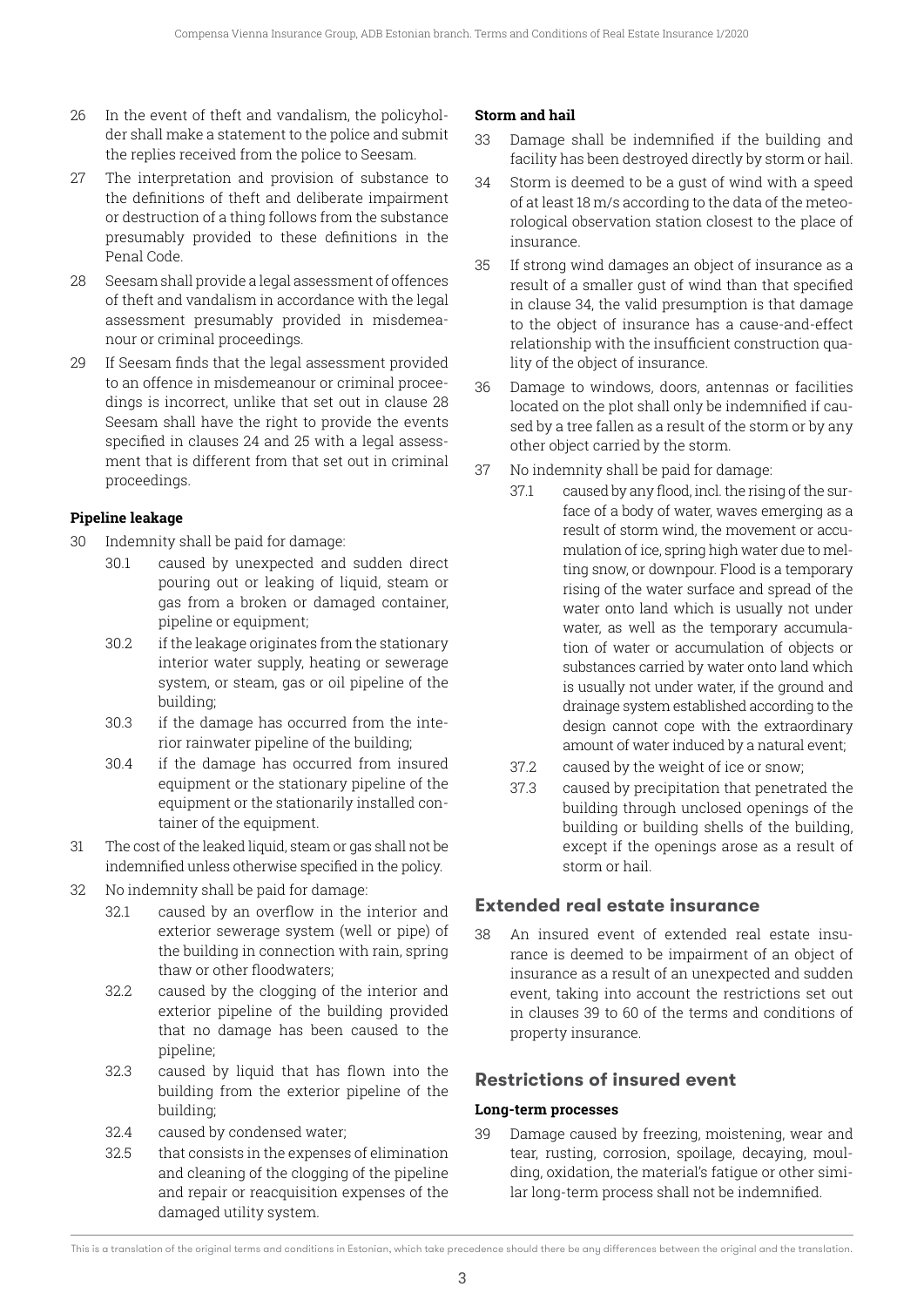40 Damage arisen as a result of an unexpected and sudden event to another object of insurance or a part thereof due to a part of a building or an object damaged as a result of a process set out in clause 39 shall be indemnified.

#### **Sinking**

- 41 No indemnity shall be paid for damage:
	- 41.1 caused by sinking, rising, freezing or movement of the soil;
	- 41.2 caused by cracking, sinking, collapsing, swelling, shrinking, vibration or movement of the object of insurance or a part thereof.

#### **Maintenance expenses**

42 Damage and expenses caused by conventional maintenance, upkeep, renewal or improvement of the object of insurance, replacement or repair of parts shall not be indemnified.

#### **Shortcomings in materials or work**

- 43 Damage resulting from inadequate work or materials, those of poor quality, products with defects, errors in calculations or drawings, misleading advice or instructions shall not be indemnified.
- 44 Damage caused by a faulty thing to another object of insurance as a result of the reasons specified in clause 43 shall be indemnified.

#### **Installation, trying and testing**

45 Damage to equipment arisen during installation, assembly, adjustment, testing or overloading of the equipment or trying it in the conditions in which the equipment is not meant to be operated shall not be indemnified.

#### **Contractual liability**

- 46 Damage subject to indemnification under a sales or maintenance contract, contract for construction services, contract for design services, mandatory liability insurance contract or another contract, including as the guarantor, shall not be indemnified.
- 47 If the insured person is the producer of the object, damage for which the producer would be liable pursuant to law or the principles or practice generally followed in the respective economic or professional activity shall not be indemnified.

#### **Fines, interest on arrears, interest, non-proprietary damage**

48 Loss of profit, non-proprietary damage and pure economic loss as well as contractual penalties, interest on arrears or interest arising from law or a contract shall not be indemnified.

#### **Offence**

- 49 Damage arising from an offence committed by a third party, except theft of the object of insurance or deliberate impairment or destruction of a thing, shall not be indemnified.
- 50 The interpretation and provision of substance to the definitions of theft and deliberate impairment or destruction of a thing follows from the substance presumably provided to these definitions in the Penal Code.
- 51 If Seesam finds that the legal assessment provided to an offence in misdemeanour or criminal proceedings is incorrect, unlike that set out in clause 50, Seesam shall have the right to provide the events specified in clause 49 with a legal assessment that is different from that set out in criminal proceedings.
- 52 Damage caused by the loss of the object of insurance or a part thereof shall not be indemnified.

#### **Blasting operations**

53 Damage arising from blasting operations or related excavation operations or an explosion in an explosives warehouse shall not be indemnified.

#### **Animals, birds, insects**

54 Damage caused to the object of insurance by insects, birds and animals shall not be indemnified.

#### **Wearing parts**

55 Damage caused to wearing parts of equipment (e.g. lamps, valves, fuses, cables, seals, tapes, belts, ropes, chains, pipes, filters) as a result of wear and tear and to substances needed for operating (e.g. oils, fuels, lubricants, liquids, etc.) shall not be indemnified.

#### **Groundwater**

56 Damage due to any changes in groundwater level shall not be indemnified. Groundwater is free water located on a waterproof layer in the pores, cracks, etc., gaps of rocks and depositions of the earth's crust.

#### **Rising of surface of body of water and downpour**

57 Damage caused by the rising of the surface of a body of water, spring high water and the movement and accumulation of ice shall not be subject to indemnification. Damage arisen from flooding in the building due to downpour shall not be subject to indemnification.

#### **Decrease in value**

58 Damage that constitutes a decrease in the value of or aesthetic damage (e.g. scratches, minor damages, notches) to the object of insurance that does not affect the usability of the object of insurance for its designated purpose shall not be indemnified.

This is a translation of the original terms and conditions in Estonian, which take precedence should there be any differences between the original and the translation.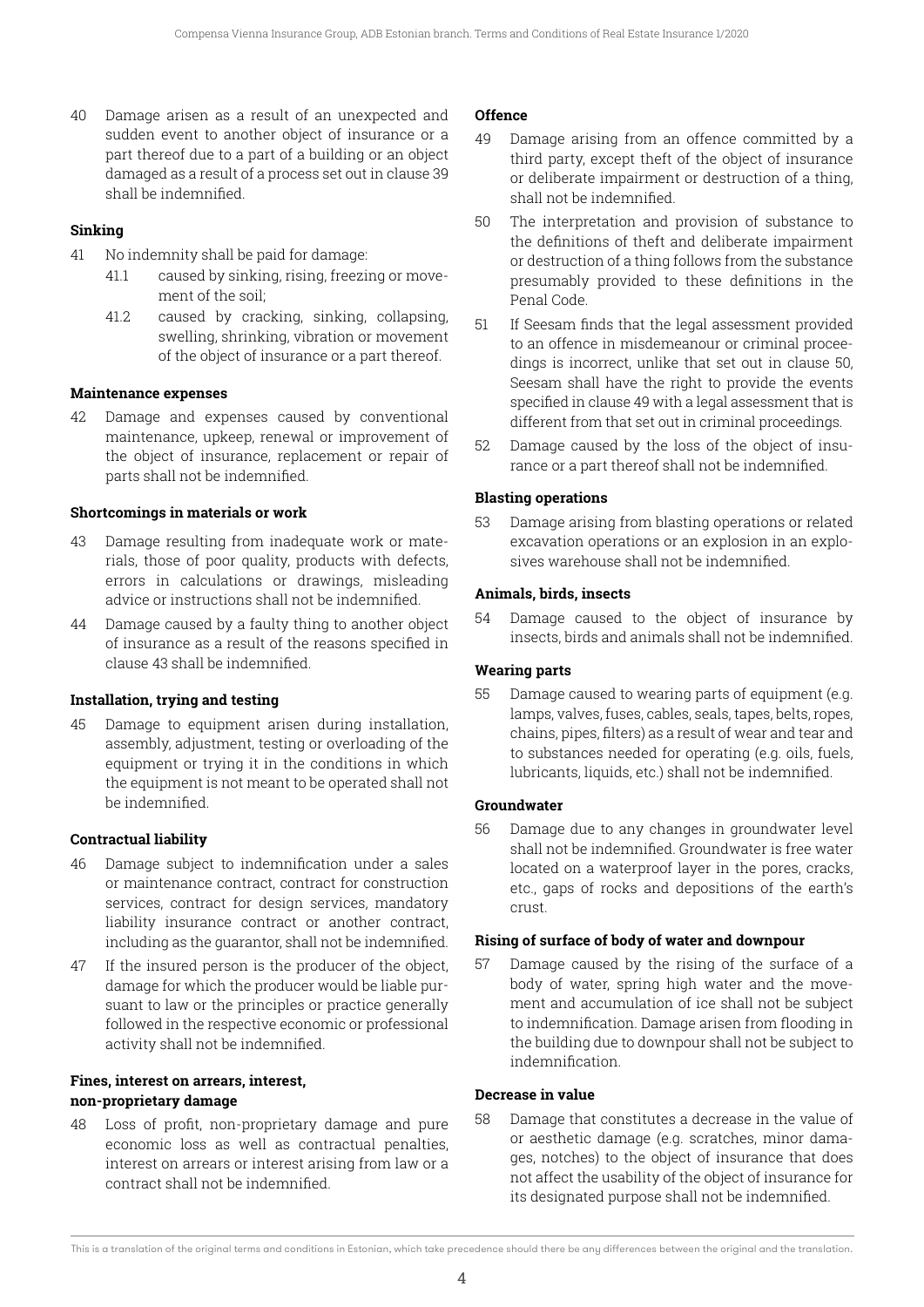## **Power source failure**

59 Damage caused by a failure of a power source, e.g. electricity, gas, liquid, heat, steam, etc., necessary for operating equipment shall not be indemnified.

## **Water flown out**

60 The cost of water that has flown out shall not be subject to indemnification.

# **Additional insurance cover options**

#### **Glass insurance cover**

- 61 In the event of an insured event of glass insurance, damage arisen as a result of breakage of insured windows due to a sudden and unexpected nonglass event.
- 62 In the event of the additional insurance cover of glass insurance, the insurance shall cover window, door and balcony glasses outside a building or frame of a building unless otherwise specified in the policy.
- 63 The glass insurance cover option shall not cover the façade element whose purpose is not to provide access to daylight.
- 64 In the event of the glass insurance cover option, damage caused by the following shall not be indemnified:
	- 64.1 due to glass installation mistakes or inner tensions affecting glass;
	- 64.2 glass pane of poor quality or moistening of glass pane.

## **Flood insurance cover**

- 65 If, in accordance with the policy, the flood additional insurance option applies, damage whose reason or consequence is flood arisen due to storm or downpour shall be indemnified.
- 66 Downpour is deemed to be a strong rainfall of at least 15 mm within up to 12 hours according to the data of the closest meteorological observation station.
- 67 Flood as the reason for and consequence of damage is a temporary rising of the water surface and spread of the water onto land that is usually not under water, as well as the temporary accumulation of water or accumulation of objects or substances carried by water onto land that is usually not under water, if the ground and drainage or pump system established according to the design does not cope with the extraordinary amount of water induced by precipitation.
- 68 Damage arisen due to flood caused by spring high water, the movement and accumulation of ice and the rising of the surface of a body of water shall not be subject to indemnification.
- 69 Damage arisen as a result of constructional or design errors of a drainage pipeline or system. sewerage or water pipeline shall not be indemnified.
- 70 If flood damages an object of insurance as a result of a smaller quantity of precipitation than that specified in clause 66, the valid presumption is that the drainage system established according to the design is faulty.

# **ADDITIONAL EXPENSES AND ADDITIONAL DAMAGES SUBJECT TO INDEMNIFICATION**

#### **Loss of rental income**

- 71 The policyholder's loss of rental income shall be indemnified if the insured building or a part thereof cannot be used in the case of an insured event of real estate insurance or extended real estate insurance.
- 72 Indemnity for the loss of rental income is the rental income not actually received by the policyholder in consequence of an insured event, but no more than 0.75% of the insured sum of the building a month.
- 73 Loss of rental income shall be indemnified for a maximum of six months as of the insured event.
- 74 Indemnity for the loss of rental income shall be calculated by deducting the expenses saved upon maintenance and use of the damaged building from the loss of rental income.
- 75 The insurance cover of loss of rental income shall not be valid if the insured person is an apartment association or a risk related to an apartment association has been insured.

## **Lock replacement expenses**

76 If the master key to an insured building has fallen into the possession of a third party as a result of theft or robbery and it is necessary to renew the locks or install a new lock system for the insured building in order to prevent further damage, the aforementioned expenses shall be indemnified to the value of up to 1,500 euros per insured event, taking into account the deductible.

# **PROPERTY INSURANCE INDEMNITY REGULATIONS**

77 The maximum insurance indemnity subject to disbursement is the insured sum of the object of insurance specified in the policy.

This is a translation of the original terms and conditions in Estonian, which take precedence should there be any differences between the original and the translation.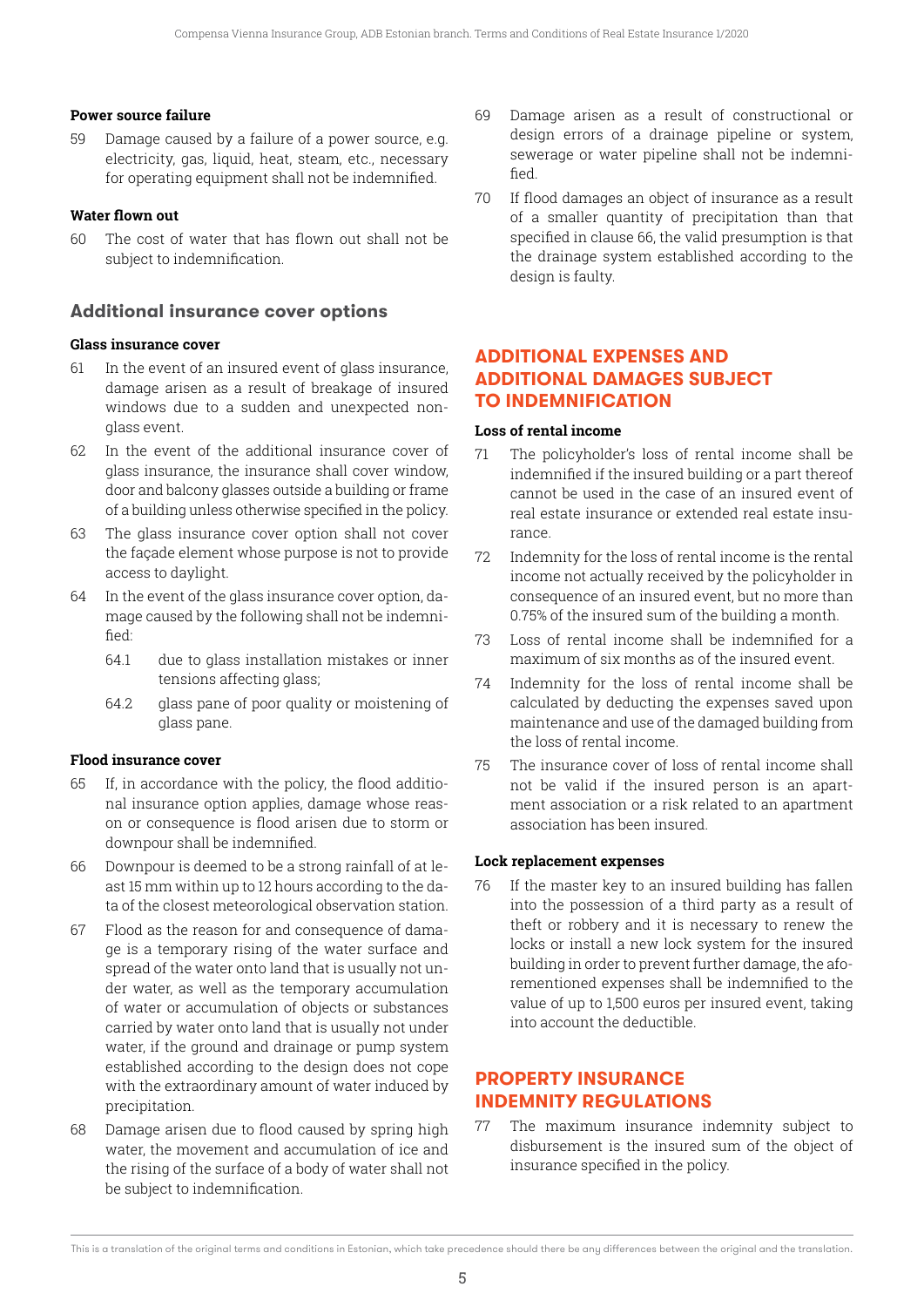## **Indemnification for damages to insured building or frame of building**

- 78 If an insured building or frame of a building damages due to an insured event, the reasonable expenses of repairing the damages arisen shall be indemnified.
- 79 The expenses of repairing the damages arisen to an insured building or frame of a building shall be indemnified on the basis of their local construction value.
- 80 The local construction value shall be found by deducting from the reasoned expenses necessary for restoring the damaged building or frame of the building the part of the value that the insured building or frame of the building has lost due to its age and depreciation by the moment the insured event occurs.
- 81 The insurance indemnity for the local construction value shall be disbursed in the form of a monetary payment, regardless of whether the object of insurance will be restored or not. The local construction value shall not be deemed to include the expenses set out in clauses 84 and 86.
- 82 If immediately before an insured event the depreciation of the object of insurance is 50% or lower and the object is restored at the place of insurance within two years of receiving the first part of the insurance indemnity, the expenses necessary for restoring the object shall be indemnified in addition to the local construction value.
- 83 The indemnity for restoration expenses shall be paid on the basis of the expense receipts that the policyholder has submitted in respect of the work actually performed.

## **Expenses that are deemed to be restoration expenses**

- 84 The indemnity for restoration expenses is deemed to include reasoned and reasonable additional expenses arising from bringing, upon restoration, a building into compliance with the requirements established by legislation. If restoration expenses along with the expenses arising from requirements established by legislation exceed the insured sum, the limit of indemnity shall be 10,000 euros.
- 85 Restoration expenses are deemed to include reasoned and reasonable expenses of demolition of a building and transport of waste incurred as a direct and strictly necessary result of an insured event.
- 86 The indemnity for restoration expenses is deemed to include the expenses necessary for designing a building, e.g. expenses incurred for applying for a building permit, submitting a construction notification, issuing a permit for use, incl. state fee, expenses of drawing up a design, etc. If design expenses along with restoration expenses exceed the insured sum, the limit of indemnity for design expenses shall be

5,000 euros. Design expenses shall be indemnified only in the event of buildings that already had a permit for use before the insured event occurred.

## **Indemnification for damage in the event of damage to equipment**

- 87 In the event of damage to the heating, cooling, water supply, sewerage, ventilation, communications and security systems, lifts and escalators of a building and other equipment supplementing the function of the building, the insurance indemnity calculated in accordance with clauses 78 to 86 shall be reduced by 6% for each year of use of the equipment as of the third year of use of the equipment. The years of use shall be counted from the beginning of the calendar year following the year of first entry into service of the equipment.
- 88 Restoration expenses of equipment whose service life has ended shall not be subject to indemnification.

#### **Amount, payment and method of indemnity**

- 89 Insurance indemnity is the amount of money disbursed in order to indemnify for the damage arisen as a result of an insured event, in accordance with the insurance contract.
- 90 Method of indemnification is payment of a monetary indemnity to the policyholder or beneficiary.
- 91 The parties shall have the right to agree on a different method of indemnification.
- 92 If there is a delay in restoration due to activities of the public authority independent of the policyholder, the period of delay shall be added to the two-year time restriction specified in clause 82. The policyholder shall prove the impediment by the public authority.
- 93 If the policyholder fully or partially regains a lost object after payment of an indemnity, the policyholder shall immediately assign it to Seesam or refund the respective portion of the indemnity.

## **Underinsurance**

- 94 Underinsurance occurs in a situation where the insured sum is lower than the insurable value at the moment when an insured event occurs. If the insured sum is lower than the insurable value at the time when an insured event occurs, Seesam shall be liable for the damage in proportion to the ratio of the insured sum and the insurable value at the time when the insured event occurs.
- 95 If the insured sum differs from the insurable value less than 10%, no underinsurance shall be applied.

## **Value added tax**

96 The input value added tax that is deductible from

This is a translation of the original terms and conditions in Estonian, which take precedence should there be any differences between the original and the translation.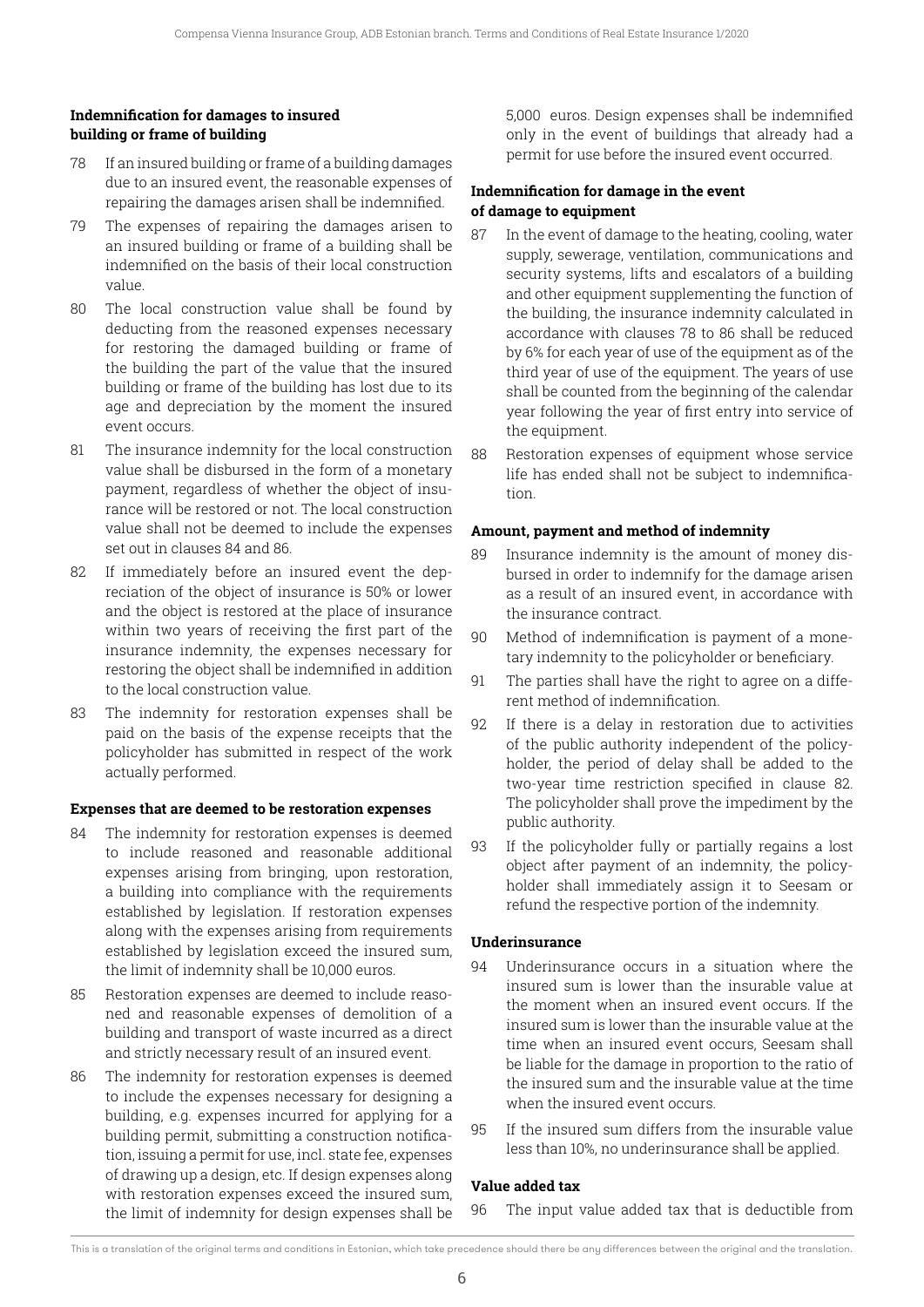the amount of value added tax payable by the recipient of the indemnity pursuant to legislation shall not be indemnified.

## **Deductible**

- 97 The policyholder shall bear the deductible with regard to each insured event.
- 98 The amount of the deductible is set out in the policy or in the terms and conditions of insurance.

# **POLICYHOLDER'S OBLIGATIONS**

# **Probable increase in insured risk**

## **and notification thereof**

- 99 An increase in the probability of an insured risk is deemed to be an increase in the possibility of realisation of an insured event.
- 100 An increase in the probability of an insured risk is deemed to be: renting out, reconstruction, construction work, changing the purpose of use and waiver of use of the object of insurance and partial or full waiver of its security systems.
- 101 The policyholder shall ensure that activities in an insured building are in agreement with the permit for use issued thereto pursuant to the law in force.
- 102 If the policyholder violates the obligation whose aim was to reduce the probability of realisation of an insured risk, Seesam shall have the right to reduce the insurance indemnity or refuse to pay the insurance indemnity if the violation of this obligation had an impact on the occurrence of an insured event and the performance obligation of Seesam.
- 103 The policyholder shall immediately notify Seesam of an increase in the probability of an insured risk, but no later than within five working days.
- 104 If the policyholder does not notify of an increase in the probability of an insured risk in accordance with clause 103, Seesam shall be released from the performance of the insurance contract in full if the insured event occurs after one month has passed from the time when Seesam should have received the respective notice.
- 105 Seesam shall be notified of a change that has taken place before the beginning of the term of the insurance contract or during the term thereof and concerns the data requested in the insurance application or in any other form upon entry into the insurance policy.

## **Prohibition on increasing probability of insured risk**

106 Increasing the probability of an insured risk is deemed to be the violation of the obligations provided for in the safety requirements of these terms and conditions as committed by the policyholder or people that are regarded as being equivalent to the policyholder in the Seesam's general terms and conditions of the contract.

- 107 The policyholder or people equivalent to the policyholder may not violate the obligations specified in the safety requirements.
- 108 If the policyholder or people equivalent to the policyholder violate the safety requirements and an insured event occurs due to the aforementioned violation, Seesam shall be released from the obligation to pay an insurance indemnity to the extent in which the violation of the obligation contributed to the occurrence of the insured event.

## **Policyholder's obligations following occurrence of insured event**

- 109 Following the occurrence of an insured event, the policyholder shall immediately notify of the insured event and grant Seesam's representative access to the object of insurance, provide the representative with necessary information and disclose contracts related to the insured property. Seesam's representative shall have the right to inspect the object of insurance.
- 110 If the policyholder violates intentionally or due to gross negligence an obligation that they had to perform following the occurrence of an insured event and the violation had an impact on the circumstances of the insured event and the establishment of the Seesam's performance obligation, Seesam shall be released from its performance obligation in part or in full.

# **Burden of proof**

- 111 In order to receive insurance indemnity, the policyholder shall be obliged to prove the occurrence of an insured event, the occurrence of damage, the reason for the occurrence of damage and the extent of damage.
- 112 If the policyholder violates the burden of proof, Seesam shall have no obligation to pay insurance indemnity.

# **SAFETY REQUIREMENTS**

- 113 Safety requirements constitute obligations imposed on the policyholder with the contract and the aim of the obligations is to reduce the possibility of realisation of an insured risk.
- 114 For the purpose of probability of an insured risk, the policyholder and people equivalent to the policyholder shall:
	- 114.1 perform a reasonable diligence obligation;
	- 114.2 act prudently and with normal diligence;

This is a translation of the original terms and conditions in Estonian, which take precedence should there be any differences between the original and the translation.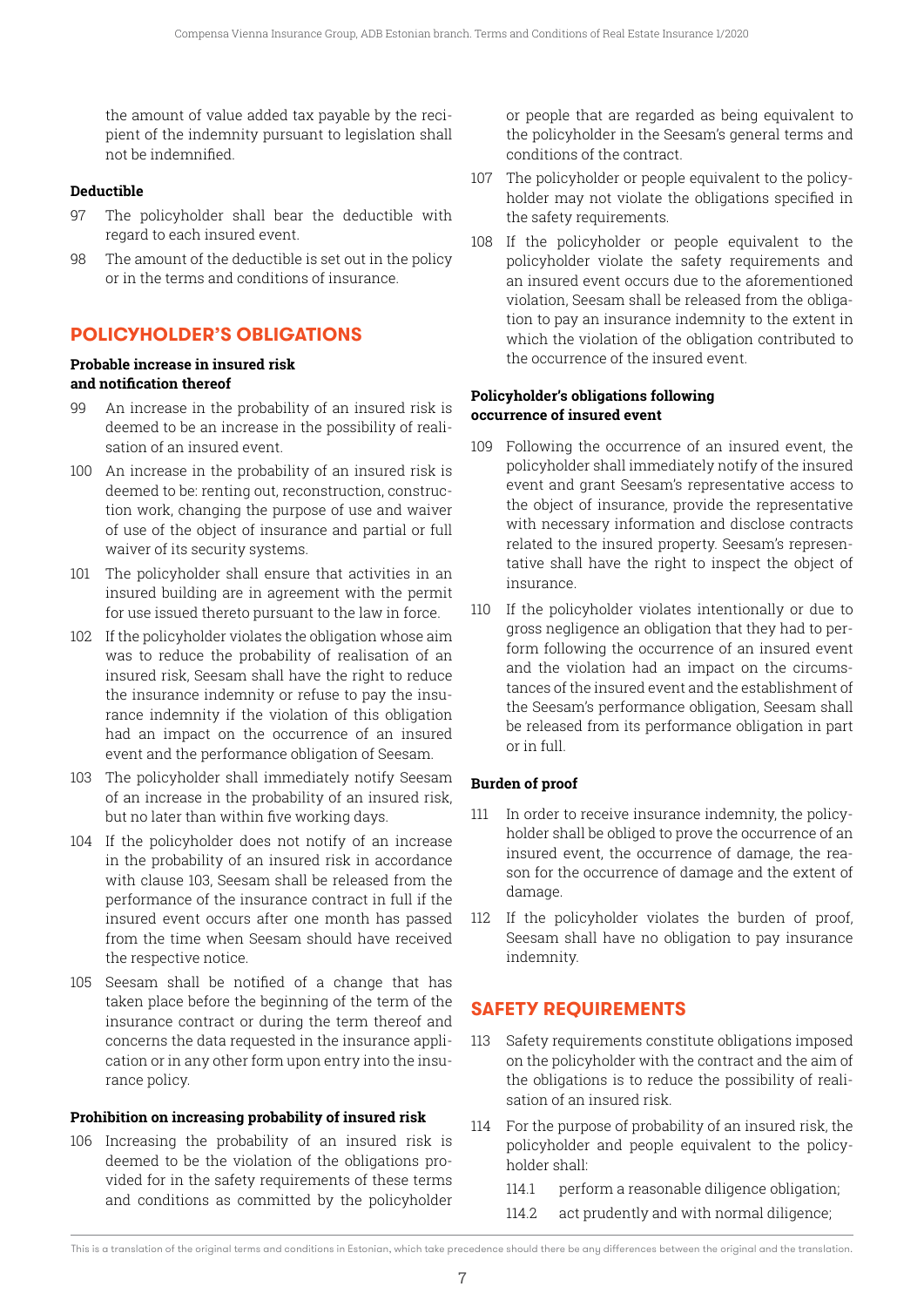- 114.3 observe legislation in force, instruction manuals of equipment and rules;
- 114.4 follow the safety requirements provided for in these terms and conditions of property insurance and in the general terms and conditions of the contract.
- 115 The policyholder shall ensure that insured persons, legal possessors of the object of insurance, the policyholder and people equivalent to the policyholder have been informed of the legislation (e.g. the Fire Safety Act) concerning the object of insurance, the place of insurance and the activities performed there.
- 116 The policyholder shall ensure compliance with the terms and conditions of installation, use and maintenance of the object of insurance in accordance with instructions and legislation.
- 117 The policyholder shall take reasonable precautionary measures for preventing and reducing the occurrence of damage.
- 118 The object of insurance and parts thereof must be designed, constructed, installed and entered into service as required.
- 119 If the policyholder or people equivalent to the policyholder violate the safety requirements and an insured event occurs due to the violation of the safety requirements, Seesam shall be released from its obligation to pay an insurance indemnity to the extent in which the violation of the obligation contributed to the occurrence of the insured event.

# **Fire safety**

- 120 The policyholder must follow the fire safety requirements established by legislation.
- 121 All smoke flues, ventilation ducts and other exhaust systems must be cleaned at least once a year or, according to the working stress, more often in order to avoid the ignition of accumulated fats, dirt, grime and other residues.
- 122 An open flame or gas flame may not be used to thaw frozen pipes.
- 123 Heating and electric systems must have been designed, constructed, installed and entered into use according to regulations or, if no regulations exist, in a manner that ensures their safe use and maintenance.
- 124 Heaters with radiating or incandescent surfaces and without protective covers (e.g. fan heaters) may not be placed in dusty rooms and left without supervision.
- 125 Smoking or use of open flame in dusty places and in places where inflammable liquids, gases, explosives and waste are stored or used shall be prohibited.

The areas where smoking is prohibited or permitted must be equipped with respective signs.

- 126 Inflammable materials, substances, machinery or equipment may not be stored near the structures of the building.
- 127 It shall be prohibited to store in the place of insurance such goods, objects, combustible liquid and gas which have not been prescribed for this place according to the building design documentation and the permit for use.
- 128 Fire doors must be closed, except automatically functioning fire doors, in respect of which unobstructed closing and fixation in a closed position shall be ensured.
- 129 It shall be prohibited to block escape routes or emergency exits in the building with equipment, packaging, empties, furniture, fittings or other objects.
- 130 The place of insurance must be provided with basic fire extinguishing equipment according to the applicable standards. Basic fire extinguishing equipment, escape stairs and ladders must be in working order, provided with signs and locate in a visible and available place.
- 131 Unextinguished coal or bottom ash may not be placed into a storage place for furnace residue, a flammable container or anywhere where it may cause damage to the object of insurance.
- 132 When performing work involving an open flame, the fire safety requirements established by legislation for work involving an open flame must be followed. Work involving an open flame is work where sparks appear or gas flame is used. Such work shall include welding, cutting, hot drawing of metals and work where gas burners, open flame or hot air blowers are used.
- 133 If fire has started as a result of performing work involving an open flame, Seesam shall have the right to reduce the insurance indemnity.
- 134 Automatic fire extinguishing systems must be in working order and regularly inspected and maintained by a certified person. A maintenance programme must have been prepared for an automatic fire extinguishing system.
- 135 An automatic fire detection and fire alarm system must be regularly inspected and maintained and, if necessary, improved or renewed.

## **Other safety requirements**

- 136 pipelines must be protected against freezing.
- 137 In a building that is not heated during the heating period or that is not used, the water supply and heating systems must be emptied of water.

This is a translation of the original terms and conditions in Estonian, which take precedence should there be any differences between the original and the translation.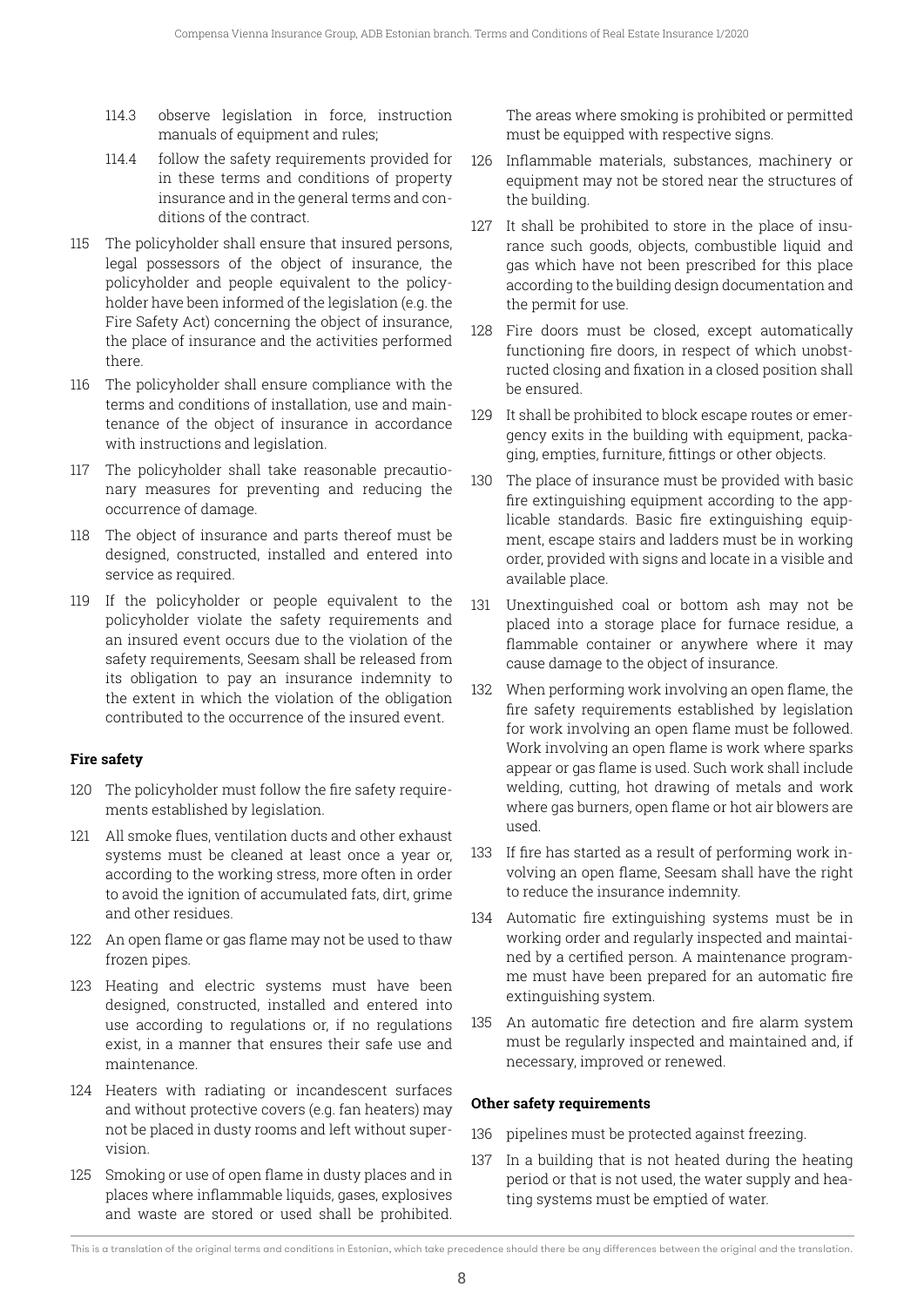- 138 In the winter period, it is necessary to clear snow and ice from the roofs of insured buildings and get rid of icicles hanging from the eaves.
- 139 Roofs, rainwater, wastewater and water pipelines and other utility systems must be regularly maintained and their good condition must be inspected.

# **INSURER'S RIGHTS**

- 140 Seesam shall have the right to withdraw from or cancel the insurance contract if an insured risk increases following the entry into the contract regardless of the policyholder and in the event of an increased insured risk Seesam would not have entered into the contract with regard to the object of insurance or the insured person.
- 141 In the aforementioned event Seesam shall notify the policyholder of the withdrawal or cancellation 30 days in advance.
- 142 Withdrawal from the insurance contract shall also be possible in respect of only some objects or insurance or some insured persons.
- 143 If the probability of an insured risk has increased due to circumstances arising from the policyholder, Seesam may cancel the insurance contract without giving any advance notice thereof.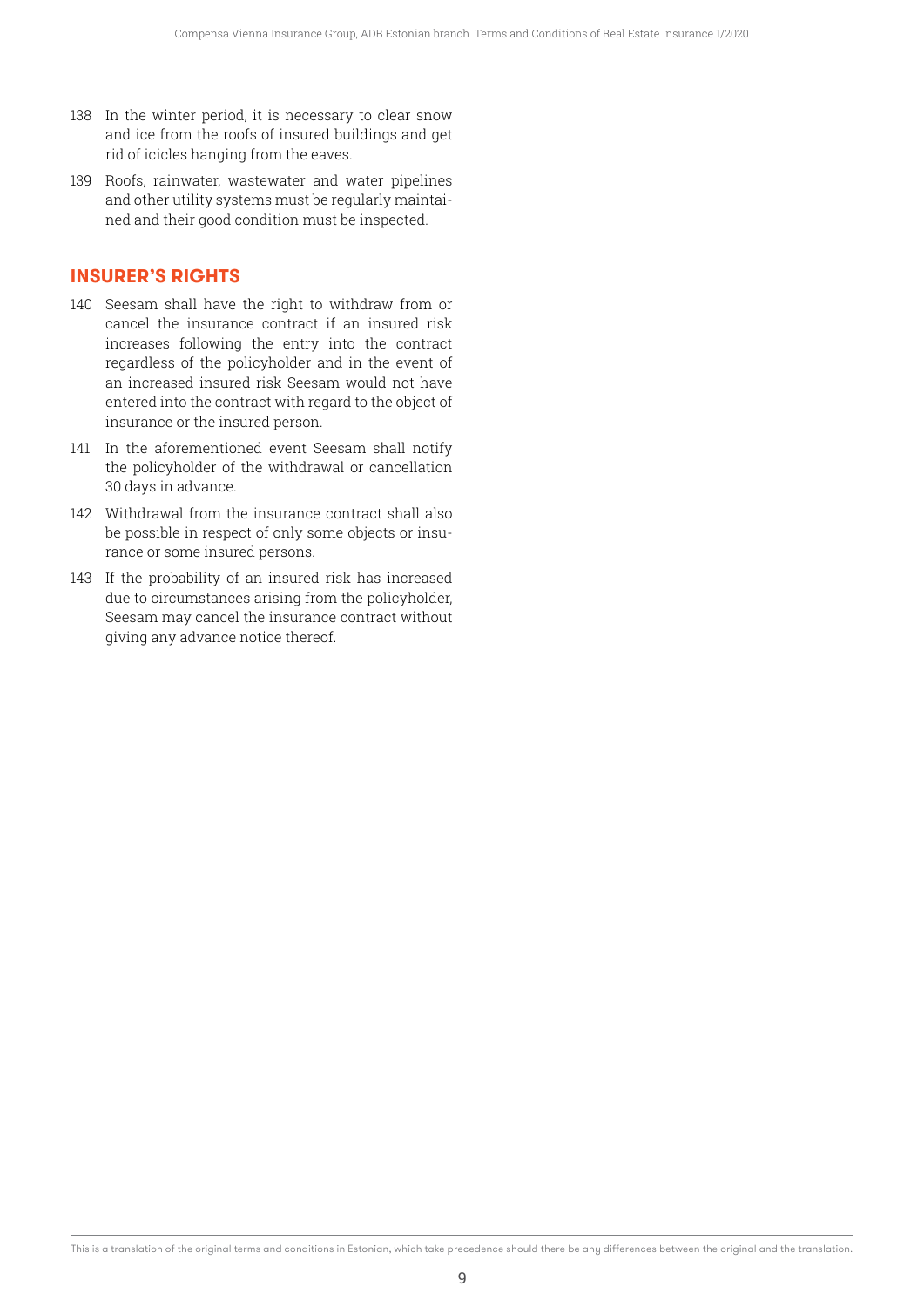# **Liability insurance**

# **PURPOSE OF INSURANCE**

1 The purpose of liability insurance of real estate insurance is to protect an insured person against a claim filed by an injured party for the indemnification for damage in accordance with the procedure and to the extent provided for in these terms and conditions.

## **INSURANCE COVER OPTIONS**

2 The insurance cover options are a construction owner's liability insurance and construction owner's extended liability insurance.

## **Construction owner's liability insurance event**

these terms and conditions.

- 3 A liability insurance event of an owner of a construction and land under a construction is causing damage during the insurance period for which the insured person as the owner of the construction or the land under the construction is liable before the injured party, taking into account the restrictions of
- 4 In addition to the aforementioned, an insured event is deemed to be a situation where damage has been caused by the owner of a construction or land under a construction, but, pursuant to law, a claim must be filed against an apartment association.

#### **Insured person upon insuring construction owner's liability**

- 5 In the event of liability insurance of an owner of a construction and land under a construction, all owners of the construction located at the address specified in the policy are insured persons.
- 6 In the event of a construction in common ownership, all co-owners are owners of the construction.
- 7 In the event of a construction that has been divided into apartment ownerships, all apartment owners are owners of the construction.
- 8 The owner of the land under a construction is the person who has been entered in the land register and is the owner of the building specified in the policy.
- 9 If the policyholder is not the owner of a construction and land under a construction, this constitutes an insurance contract that has been entered into for the benefit of a third party, i.e. the owner of the construction and the land under the construction.

#### **Construction**

- 10 A construction is both a building and a facility. A building is a construction that has a roof, interior space and parts of the building envelope and a facility is any construction other than a building.
- 11 The construction owner's liability is insured in respect of the construction located at the address specified in the insurance policy.

#### **Owner of construction and land under construction**

12 The owner of a construction and land under a construction is the person entered in the land register. If there are also other constructions not specified in the policy on land under a construction, the owners of those constructions shall not be deemed to be insured persons.

#### **Injured party**

13 For the purposes of an insurance contract, an injured party is the person to whom the insured person has caused personal injury or material damage and who is not a party to the insurance contract (the policyholder and the insurer) or an insured person (the owner(s) of a construction and land under a construction).

#### **Basis for liability of owner of construction and land under a construction as arising from law**

- 14 The creation of a construction owner's liability shall be evaluated on the basis of the provisions of law that regulate the construction owner's liability.
- 15 The creation of liability of an owner of land under a construction shall be evaluated on the basis of the general provisions of law that regulate indemnification for damage caused by unlawful action.
- 16 The liability of both the owner of a construction and the owner of land under a construction shall be evaluated in accordance with the legislation of the Republic of Estonia.
- 17 The creation of liability of an apartment association shall be evaluated on the basis of the provisions of law that regulate the liability of an apartment association and pursuant to which the apartment association is liable for damage caused by the owner of a construction or land under a construction.

This is a translation of the original terms and conditions in Estonian, which take precedence should there be any differences between the original and the translation.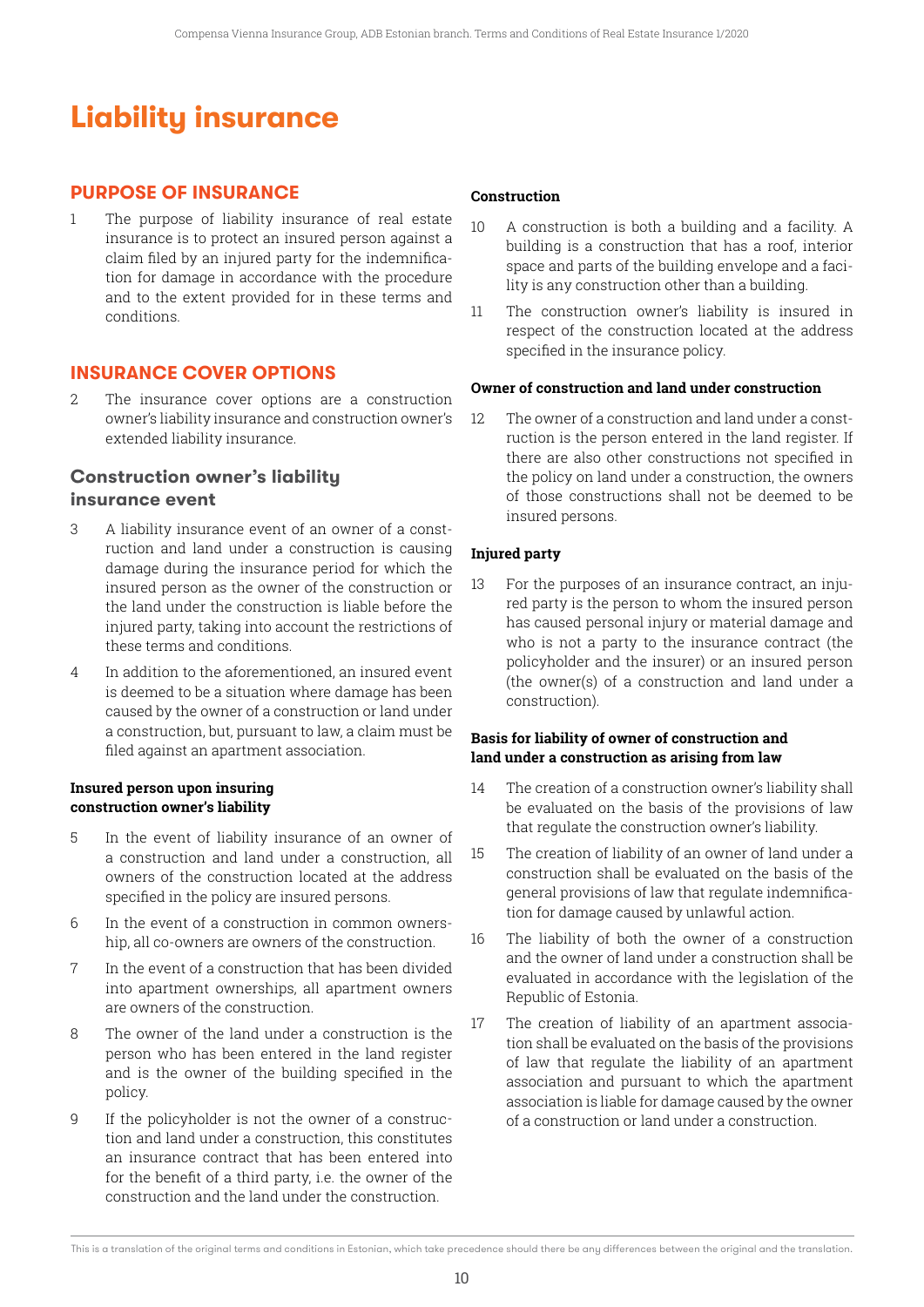# **Construction owner's extended liability insurance event, i.e. apartment association's liability insurance event**

- 18 The construction owner's extended liability insurance event is deemed to be an event where during an insurance period an insured person causes, due to violation of the obligation to maintain common ownership of the building, damage to an injured party for which the insured person is liable before the injured party on the basis of law.
- 19 In addition to clause 18, the construction owner's extended liability insurance event is also deemed to be the solidary liability of the owner of a construction and land under a construction as provided for in law before an injured party in a situation where a claim can only be filed, pursuant to law, against an apartment association.

## **Insured person upon insuring construction owner's extended liability**

- 20 In the event of construction owner's extended liability insurance, the insured person can only be an apartment association.
- 21 If the policyholder is not an apartment association, this constitutes an insurance contract that has been entered into for the benefit of an apartment association.
- 22 The persons whom the apartment association uses for performing its obligations are not deemed to be insured persons and the damage caused by such persons shall not be subject to indemnification on the basis of an insurance contract. This exclusion shall also cover the events where an apartment association is liable for damage caused by the aforementioned persons in accordance with law.

# **Injured party**

- 23 In the event of construction owner's extended liability insurance, injured parties are all persons other than the parties to the insurance contract (the policyholder and the insurer) or an insured person (the apartment association).
- 24 Members of an apartment association are only deemed to be injured parties in the events where the apartment association is liable for the material damage or personal injury caused by violation of the obligation to maintain the object of common ownership that has arisen to a member of the apartment association.

# **Legal basis for construction owner's extended liability**

- 25 The creation of liability of an insured person shall be evaluated on the basis of the provisions of law that regulate the liability of an apartment association.
- 26 The liability of an apartment association shall be evaluated in accordance with the legislation of the Republic of Estonia.

## **Obligation of apartment association to maintain common ownership**

27 The common ownership of an insured construction on which a maintenance obligation has been established pursuant to the Apartment Associations Act or the articles of association of an apartment association is in particular a plot of land and such parts and equipment of the construction that are not a part of the physical share of any apartment ownership and are not in the ownership of any other party.

# **GENERAL PROVISIONS**

28 The general provisions shall apply in the event of the insurance cover of construction owner's liability insurance and construction owner's extended liability insurance.

# **Damage**

- 29 Only personal injury or material damage shall be subject to indemnification on the basis of an insurance contract.
- 30 For the purposes of these terms and conditions, personal injury is damage arising due to damage to health, bodily injury or death.
- 31 For the purposes of these terms and conditions, material damage is damage arising due to impairment or destruction of a thing.
- 32 Material damage is repair expenses, consisting of the cost of reasoned restoration repair of a damaged object and other direct expenses related to the restoration.
- 33 Material damage is damage arising from destruction of an object, whose amount equals the value of the destroyed property before the insured event.
- 34 Creation of liability is deemed to be the moment of time when the injured party's claim for indemnification for damage arose against the insured person pursuant to law.
- 35 A claim for the indemnification for damage presumably arises immediately after the damage has become evident.
- 36 An injured party's claim for the indemnification for damage against the insured person must have arisen during the insurance period and it must be possible for the injured party to assert the claim for the indemnification for damage against the insured person on the basis of law.
- 37 Filing a claim with an insured person by an injured party during the insurance period shall not be deemed to be equal to the time when the damage became evident.

This is a translation of the original terms and conditions in Estonian, which take precedence should there be any differences between the original and the translation.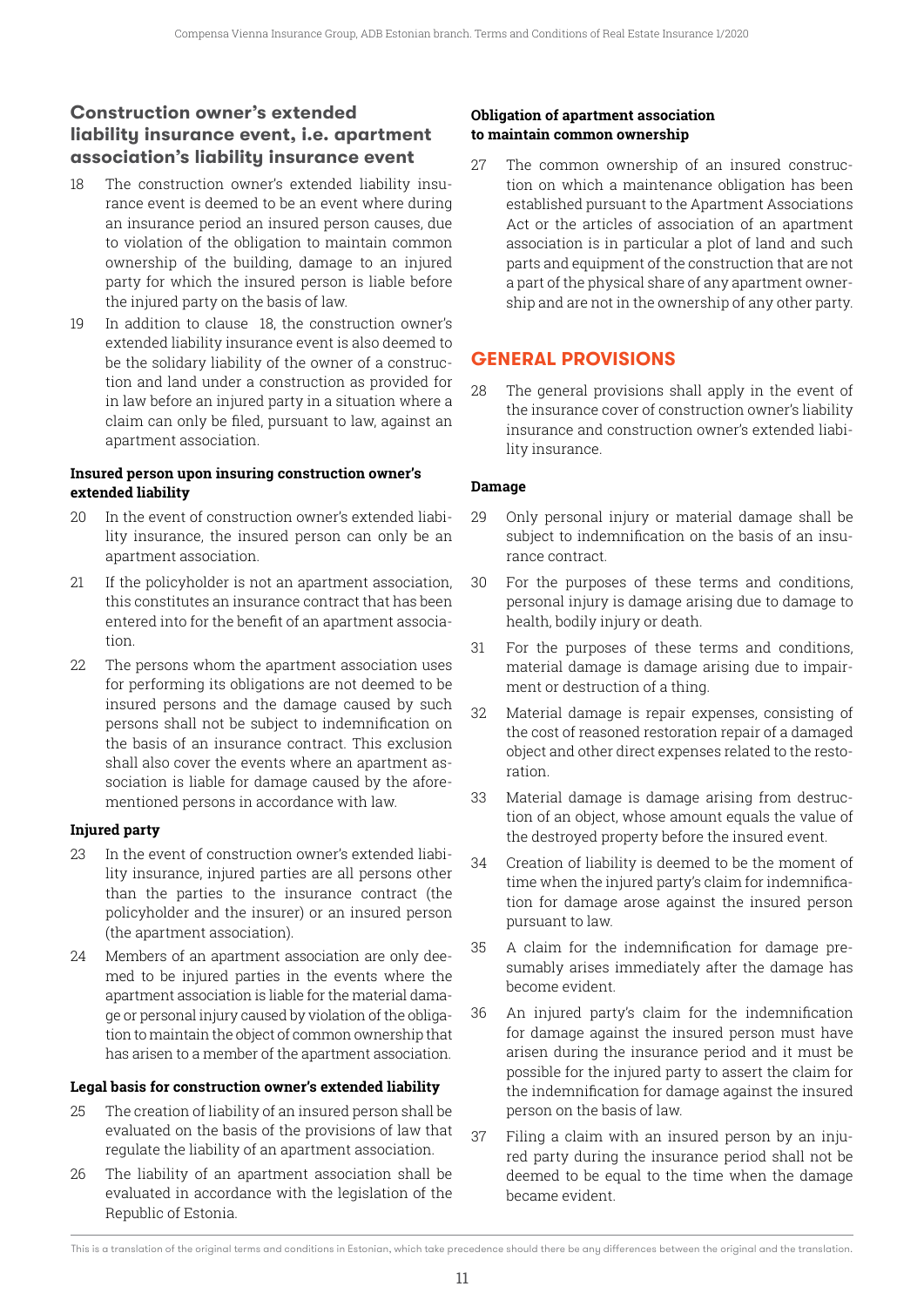#### **Restrictions**

- 38 Unless otherwise agreed upon in the policy, the following material damage or personal injury shall not be subject to indemnification:
	- 38.1 that is based on an event of which the insured person was or had to be aware before entry into an insurance contract;
	- 38.2 that the owner of a construction or land under a construction has caused to another owner of a construction or land under a construction, e.g. one co-owner causes damage to another co- owner;
	- 38.3 that the insured person has caused to themselves;
	- 38.4 that has been caused by bankruptcy or insolvency of the insured person;
	- 38.5 that arises from improper performance of a contract (incl. taxes, contractual penalties, interest);
	- 38.6 that arises from a major source of danger;
	- 38.7 that is subject to indemnification under mandatory liability insurance;
	- 38.8 that has been caused upon occurrence of an event that recurs for one and the same reason;
	- 38.9 that has been caused by defects of a product;
	- 38.10 that has been caused by unlawful suspension of economic or professional activities;
	- 38.11 that has been caused by Force majeure;
	- 38.12 that arises from liability of a member of the management board of an apartment association;
	- 38.13 that has been caused as a result of construction, demolition, repair or maintenance work performed by a third party and for which the insured person is liable pursuant to law;
	- 38.14 that arises from providing professional service (e.g. accounting, designing, performance of plans, provision of surveillance service);
	- 38.15 that arises from misleading or inadequate advice or instructions concerning products, goods or things or from incorrect or unskilled use of the products, goods or things;
	- 38.16 that arises to common ownership of members of an apartment association;
	- 38.17 that has been caused by vibration, noise, heat, freezing, smell, radiation, light, smoke, grime, dust, steam, moisture, gas;
	- 38.18 that arises from contamination of air, water surface, water;
- 38.19 that arises from flood caused by precipitation or meltwater;
- 38.20 that has been caused by excavation operations;
- 38.21 that arises from changes in the groundwater level;
- 38.22 that has been caused by strike or another similar event;
- 38.23 that has been caused by sinking or movement of the soil;
- 38.24 that consists in non-proprietary damage or, in the event of damage to an object, loss of profit;

#### **Right of claim and time of filing a claim**

- 39 The right to receive an insurance indemnity shall only be with the person the insured risk related to whom has been insured.
- 40 An injured party shall have no right to demand that Seesam pay an insurance indemnity to the injured party without the policyholder's respective consent.
- 41 The policyholder may dispose of the rights arising for the insured person from an insurance contract in the policyholder's name, including recover or waive the claim of the insured person against Seesam. Seesam shall only perform its obligation to the policyholder if the latter proves that the insured person granted their consent for entry into the insurance contract.
- 42 The insured person shall have the right to file a claim for an insurance indemnity with Seesam within three years of the damage that occurred during the insurance period and for which the injured party's claim arose against the insured person for the indemnification for damage. The limitation period shall commence as of the end of the calendar year of the damage that occurred during the insurance period.
- 43 The insured person's claim for an insurance indemnity against Seesam shall be suspended for the period of judicial proceedings in a situation where the injured party files an action against the insured person with a court. The prerequisites for the suspension of a claim for an insurance indemnity shall be:
	- 43.1 occurrence of damage that creates liability during the insurance period;
	- 43.2 the insured person has notified Seesam of the judicial proceedings on time;
- 44 If the injured party's claim against the insured person expires, the insured person's claim against Seesam shall also expire as of the moment of expiry.

This is a translation of the original terms and conditions in Estonian, which take precedence should there be any differences between the original and the translation.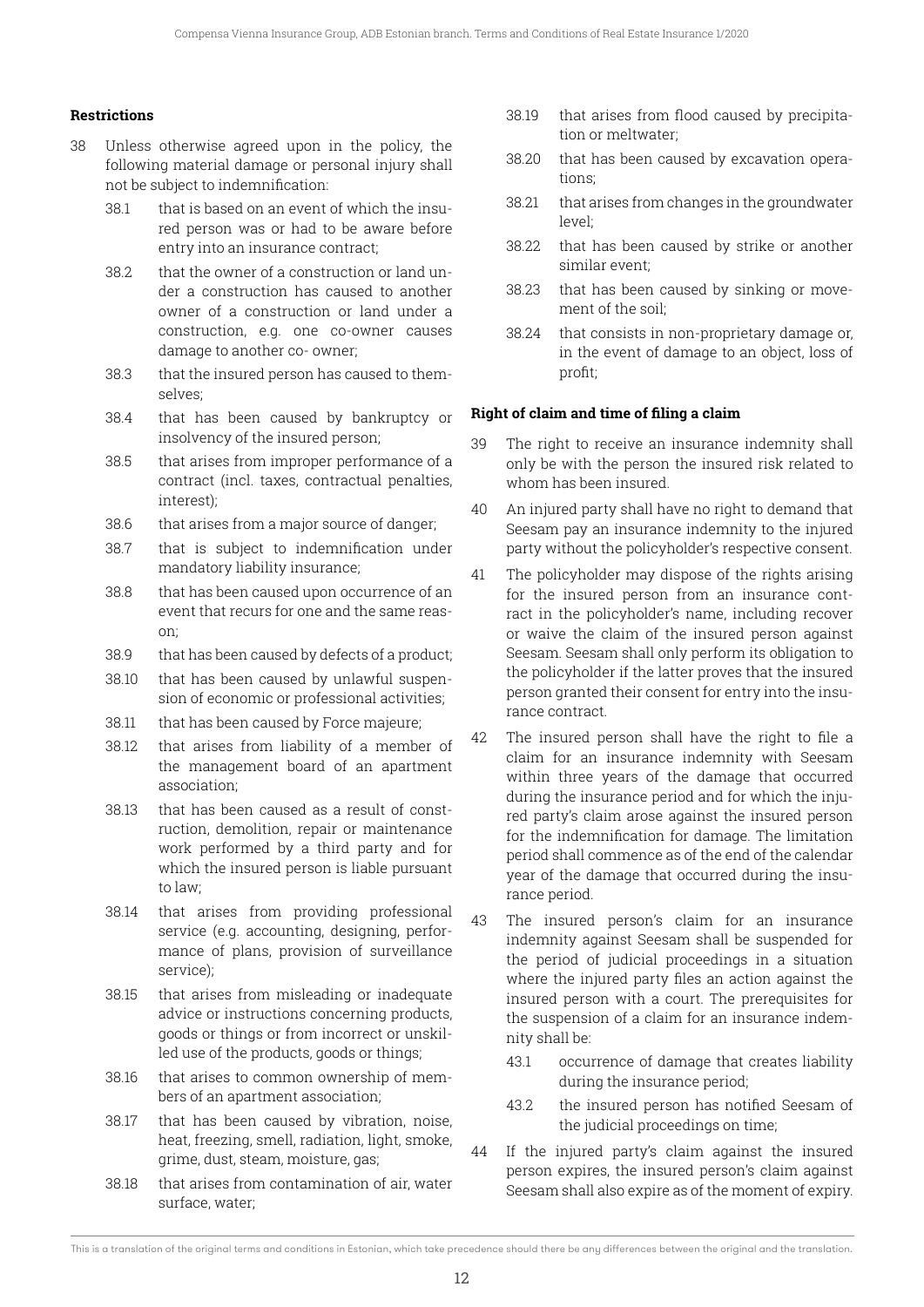#### **Types and extent of damage subject to indemnification**

- 45 Personal injury and material damage shall be subject to indemnification on the basis of an insurance contract.
- 46 Seesam shall have the right to deduct from the insurance indemnity any gains that the injured party obtained as a result of causing damage, except if such deduction is contrary to the purpose of indemnification for damage.
- 47 The extent of personal injury or material damage caused by an insured person to the injured party shall be calculated on the basis of the corresponding provisions of law.

## **Costs of legal assistance and costs of expert assessment**

48 Costs of legal assistance and costs of expert assessment shall be subject to indemnification in a situation that concerns an insured event, taking into account the restrictions and exclusions set out in the terms and conditions.

## **Costs of legal assistance**

- 49 The costs of legal assistance necessary for repelling a claim directed against an insured person shall be subject to indemnification if all of the following terms and conditions exist:
	- 49.1 the insured person needs legal assistance for repelling a claim directed against them;
	- 49.2 the terms and conditions or the insurance policy contain no restrictions that would preclude Seesam's obligation to perform the insurance contract;
	- 49.3 the person who provides legal assistance to the insured person has agreed with Seesam on an agreement for providing legal assistance in advance in a format that can be reproduced in writing.
- 50 If Seesam has paid the insured person costs of legal assistance as a prepayment and the injured party is ordered to pay the costs of legal assistance by a court judgment, the insured person shall be obliged to repay the costs of legal assistance whose payment was ordered by the court judgment.

## **Costs of expert assessment**

- 51 The costs of expert assessment shall be subject to indemnification if all of the following terms and conditions exist:
	- 51.1 incurring the costs of expert assessment has been agreed upon with Seesam in advance;
	- 51.2 the expert assessment is necessary in order to determine the reason for and the scope and extent of the damage;
	- 51.3 there exist no restrictions set out in these terms and conditions.
- 52 If Seesam has paid the insured person costs of expert assessment as a prepayment and the injured party is ordered to pay for the benefit of the insured person the costs of expert assessment by a court judgment, the insured person shall be obliged to repay to Seesam the amount of the costs of expert assessment paid by the latter.
- 53 If the expert assessment reveals that damage has been caused due to any of the restrictions specified in these terms and conditions, Seesam shall have the right to demand repayment of the paid costs of expert assessment.
- 54 Costs of legal assistance and costs of expert assessment shall be indemnified along with personal injury and material damage as a maximum to the extent of the insured sum of liability insurance specified in the policy.

## **Obligation of insured person to notify of circumstances**

- 55 The insured person shall provide Seesam, at least in a format that can be reproduced in writing, with explanations and proofs that are necessary for evaluating grounds for the possible creation of liability.
- 56 The insured person shall provide Seesam, at least in a format that can be reproduced, with explanations and proofs that are necessary for evaluating the circumstances of the occurrence of damage, the scope of damage or extent thereof.
- 57 If the insured person violates the obligations set out in clauses 55 and 56, Seesam shall be released from its performance obligation in part or in full.
- 58 The policyholder shall immediately notify Seesam of a possible insured event and follow the instructions received from Seesam.
- 59 The policyholder shall notify Seesam immediately of any civil, administrative, criminal or misdemeanour proceedings related to a possible insured event.

## **Right of Seesam to hold negotiations**

60 Seesam shall have the right to hold negotiations with a third party or parties in the name of the policyholder.

#### **Insured sum**

- 61 Insured sum is the sum agreed upon in the insurance contract and specified in the insurance policy, which constitutes the maximum sum of payment of all insurance indemnities disbursed in the insurance period.
- 62 The insured sum shall decrease by the insurance indemnity disbursed in the insurance period.
- 63 If during the current insurance period Seesam pays the insurance indemnity to the extent of the entire insured sum, the insurance contract shall be deemed as cancelled as of the moment of disburse-

This is a translation of the original terms and conditions in Estonian, which take precedence should there be any differences between the original and the translation.